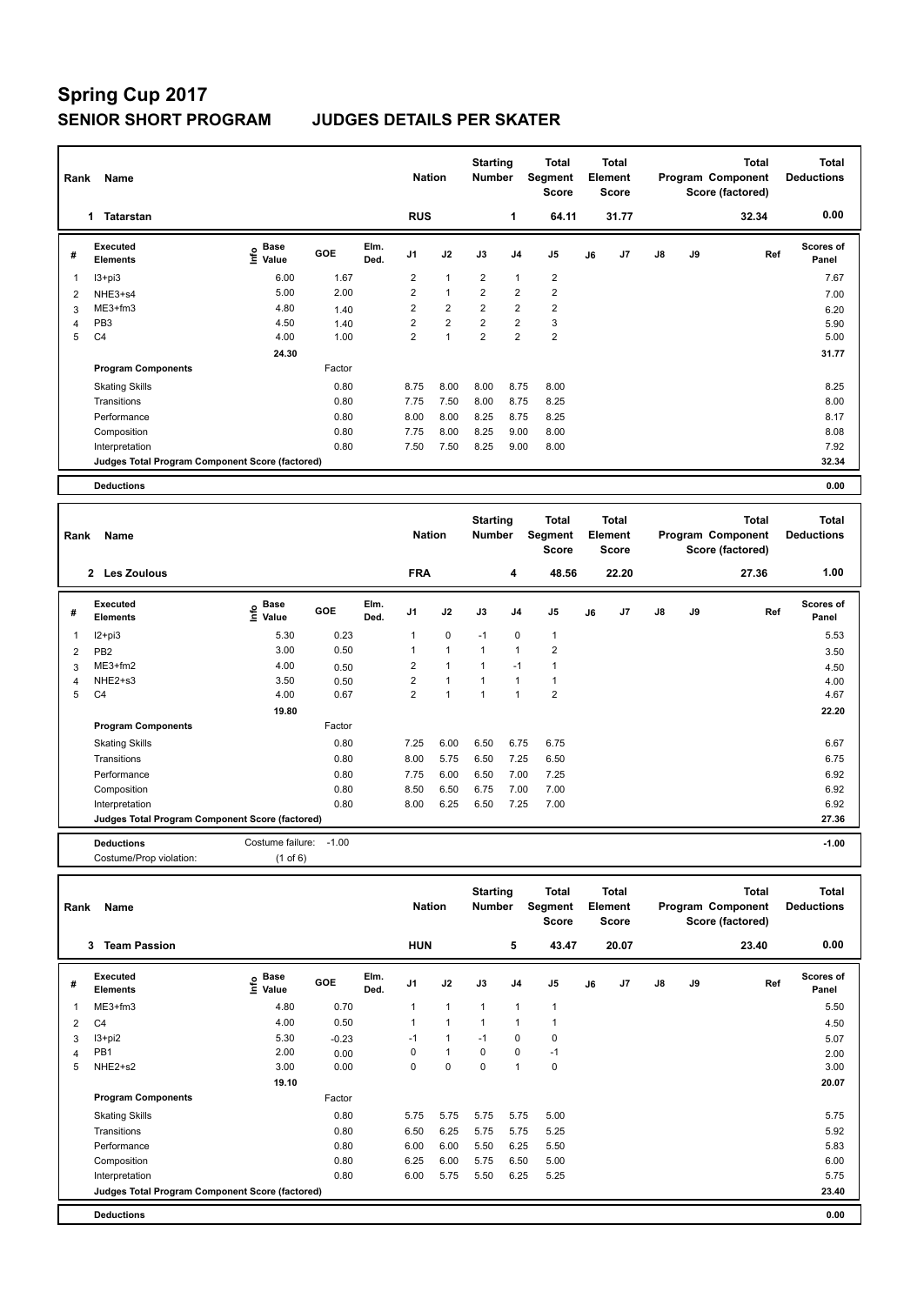# **Spring Cup 2017 SENIOR SHORT PROGRAM JUDGES DETAILS PER SKATER**

| Rank           | Name                                            |      |                      |         |              | <b>Nation</b>  |                | <b>Starting</b><br><b>Number</b> |                | Total<br>Segment<br><b>Score</b> |    | <b>Total</b><br>Element<br><b>Score</b> |               |    | <b>Total</b><br>Program Component<br>Score (factored) | <b>Total</b><br><b>Deductions</b> |
|----------------|-------------------------------------------------|------|----------------------|---------|--------------|----------------|----------------|----------------------------------|----------------|----------------------------------|----|-----------------------------------------|---------------|----|-------------------------------------------------------|-----------------------------------|
|                | 4 Hot Shivers                                   |      |                      |         |              | <b>ITA</b>     |                |                                  | 8              | 42.77                            |    | 19.57                                   |               |    | 24.20                                                 | 1.00                              |
| #              | Executed<br><b>Elements</b>                     | ١nf٥ | <b>Base</b><br>Value | GOE     | Elm.<br>Ded. | J <sub>1</sub> | J2             | J3                               | J <sub>4</sub> | J <sub>5</sub>                   | J6 | J7                                      | $\mathsf{J}8$ | J9 | Ref                                                   | Scores of<br>Panel                |
| -1             | ME3+fm2                                         |      | 4.00                 | 0.33    |              | 1              | $\overline{1}$ | $\overline{1}$                   | $\mathbf 0$    | $-1$                             |    |                                         |               |    |                                                       | 4.33                              |
| $\overline{2}$ | C <sub>4</sub>                                  |      | 4.00                 | 0.17    |              | $\overline{2}$ | $\overline{1}$ | $\Omega$                         | $\mathbf 0$    | 0                                |    |                                         |               |    |                                                       | 4.17                              |
| 3              | PB1                                             | E    | 2.00                 | $-0.60$ |              | $-2$           | $-2$           | $-2$                             | $-1$           | $-2$                             |    |                                         |               |    |                                                       | 1.40                              |
| 4              | NHE2+s2                                         |      | 3.00                 | 0.00    |              | 1              | $-1$           | $-1$                             | 0              | $\mathbf{1}$                     |    |                                         |               |    |                                                       | 3.00                              |
| 5              | $13 + pi3$                                      |      | 6.00                 | 0.67    |              | 1              | 1              | 0                                | $\overline{1}$ | $\pmb{0}$                        |    |                                         |               |    |                                                       | 6.67                              |
|                |                                                 |      | 19.00                |         |              |                |                |                                  |                |                                  |    |                                         |               |    |                                                       | 19.57                             |
|                | <b>Program Components</b>                       |      |                      | Factor  |              |                |                |                                  |                |                                  |    |                                         |               |    |                                                       |                                   |
|                | <b>Skating Skills</b>                           |      |                      | 0.80    |              | 6.75           | 5.25           | 5.75                             | 5.75           | 6.00                             |    |                                         |               |    |                                                       | 5.83                              |
|                | Transitions                                     |      |                      | 0.80    |              | 7.00           | 5.00           | 6.00                             | 5.75           | 6.25                             |    |                                         |               |    |                                                       | 6.00                              |
|                | Performance                                     |      |                      | 0.80    |              | 6.25           | 5.25           | 5.75                             | 6.00           | 6.25                             |    |                                         |               |    |                                                       | 6.00                              |
|                | Composition                                     |      |                      | 0.80    |              | 7.50           | 5.25           | 6.00                             | 6.25           | 6.50                             |    |                                         |               |    |                                                       | 6.25                              |
|                | Interpretation                                  |      |                      | 0.80    |              | 7.00           | 5.00           | 6.00                             | 6.00           | 6.50                             |    |                                         |               |    |                                                       | 6.17                              |
|                | Judges Total Program Component Score (factored) |      |                      |         |              |                |                |                                  |                |                                  |    |                                         |               |    |                                                       | 24.20                             |
|                | <b>Deductions</b>                               |      | Falls:               | $-1.00$ |              |                |                |                                  |                |                                  |    |                                         |               |    |                                                       | $-1.00$                           |

| Rank           | Name                                            |                             |            |              | <b>Nation</b>  |             | <b>Starting</b><br><b>Number</b> |                | Total<br>Segment<br><b>Score</b> |    | Total<br>Element<br><b>Score</b> |               |    | <b>Total</b><br>Program Component<br>Score (factored) | <b>Total</b><br><b>Deductions</b> |
|----------------|-------------------------------------------------|-----------------------------|------------|--------------|----------------|-------------|----------------------------------|----------------|----------------------------------|----|----------------------------------|---------------|----|-------------------------------------------------------|-----------------------------------|
|                | 5<br><b>Cool Dreams Senior</b>                  |                             |            |              | SUI            |             |                                  | 7              | 41.08                            |    | 19.14                            |               |    | 21.94                                                 | 0.00                              |
| #              | Executed<br><b>Elements</b>                     | $\sum_{k=1}^{\infty}$ Value | <b>GOE</b> | Elm.<br>Ded. | J <sub>1</sub> | J2          | J3                               | J <sub>4</sub> | J <sub>5</sub>                   | J6 | J <sub>7</sub>                   | $\mathsf{J}8$ | J9 | Ref                                                   | <b>Scores of</b><br>Panel         |
| 1              | NHE2+s1                                         | 2.50                        | $-0.13$    |              | 0              | $-1$        | $-1$                             | $\mathbf 0$    | $\mathbf 0$                      |    |                                  |               |    |                                                       | 2.37                              |
| $\overline{2}$ | PB <sub>2</sub>                                 | 3.00                        | 0.00       |              | 0              | $\mathbf 0$ | 0                                | 0              | 0                                |    |                                  |               |    |                                                       | 3.00                              |
| 3              | $13 + pi2$                                      | 5.30                        | 0.47       |              | 0              | $\mathbf 0$ | $\mathbf{1}$                     | 1              | $\mathbf{1}$                     |    |                                  |               |    |                                                       | 5.77                              |
| 4              | $ME3+fm2$                                       | 4.00                        | $-0.17$    |              | 0              | $\mathbf 0$ | $-1$                             | 0              | $-1$                             |    |                                  |               |    |                                                       | 3.83                              |
| 5              | C <sub>4</sub>                                  | 4.00                        | 0.17       |              | 1              | $\mathbf 0$ | 0                                | 1              | $\pmb{0}$                        |    |                                  |               |    |                                                       | 4.17                              |
|                |                                                 | 18.80                       |            |              |                |             |                                  |                |                                  |    |                                  |               |    |                                                       | 19.14                             |
|                | <b>Program Components</b>                       |                             | Factor     |              |                |             |                                  |                |                                  |    |                                  |               |    |                                                       |                                   |
|                | <b>Skating Skills</b>                           |                             | 0.80       |              | 5.00           | 4.50        | 5.75                             | 5.25           | 5.25                             |    |                                  |               |    |                                                       | 5.17                              |
|                | Transitions                                     |                             | 0.80       |              | 5.75           | 4.25        | 7.00                             | 6.25           | 5.50                             |    |                                  |               |    |                                                       | 5.83                              |
|                | Performance                                     |                             | 0.80       |              | 5.00           | 4.50        | 5.50                             | 5.75           | 5.50                             |    |                                  |               |    |                                                       | 5.33                              |
|                | Composition                                     |                             | 0.80       |              | 5.50           | 4.75        | 6.00                             | 6.00           | 5.50                             |    |                                  |               |    |                                                       | 5.67                              |
|                | Interpretation                                  |                             | 0.80       |              | 5.25           | 4.50        | 5.50                             | 6.00           | 5.50                             |    |                                  |               |    |                                                       | 5.42                              |
|                | Judges Total Program Component Score (factored) |                             |            |              |                |             |                                  |                |                                  |    |                                  |               |    |                                                       | 21.94                             |
|                |                                                 |                             |            |              |                |             |                                  |                |                                  |    |                                  |               |    |                                                       |                                   |

**Deductions 0.00**

| Rank | Name                                            |                              |         |              | <b>Nation</b>  |             | <b>Starting</b><br><b>Number</b> |                | Total<br>Segment<br><b>Score</b> |    | <b>Total</b><br>Element<br><b>Score</b> |               |    | <b>Total</b><br>Program Component<br>Score (factored) | <b>Total</b><br><b>Deductions</b> |
|------|-------------------------------------------------|------------------------------|---------|--------------|----------------|-------------|----------------------------------|----------------|----------------------------------|----|-----------------------------------------|---------------|----|-------------------------------------------------------|-----------------------------------|
|      | <b>Team Fusion</b><br>6                         |                              |         |              | <b>ESP</b>     |             |                                  | $\overline{2}$ | 35.71                            |    | 16.83                                   |               |    | 18.88                                                 | 0.00                              |
| #    | Executed<br><b>Elements</b>                     | <b>Base</b><br>lnfo<br>Value | GOE     | Elm.<br>Ded. | J <sub>1</sub> | J2          | J3                               | J <sub>4</sub> | J <sub>5</sub>                   | J6 | J7                                      | $\mathsf{J}8$ | J9 | Ref                                                   | <b>Scores of</b><br>Panel         |
| 1    | C <sub>4</sub>                                  | 4.00                         | 0.00    |              | 0              | $\pmb{0}$   | $\mathbf{1}$                     | 0              | $-1$                             |    |                                         |               |    |                                                       | 4.00                              |
| 2    | PB <sub>2</sub>                                 | 3.00                         | 0.00    |              | 0              | $-1$        | 0                                | $\mathbf 0$    | 0                                |    |                                         |               |    |                                                       | 3.00                              |
| 3    | ME3+fm2                                         | 4.00                         | 0.00    |              | 0              | $\mathbf 0$ |                                  | 0              | $-1$                             |    |                                         |               |    |                                                       | 4.00                              |
| 4    | NHE2+s1                                         | 2.50                         | $-0.27$ |              | $-1$           | $-1$        | $\mathbf{1}$                     | 0              | $-2$                             |    |                                         |               |    |                                                       | 2.23                              |
| 5    | $12+pi1$                                        | 4.10                         | $-0.50$ |              | $-1$           | $-1$        | $-1$                             | 0              | $-1$                             |    |                                         |               |    |                                                       | 3.60                              |
|      |                                                 | 17.60                        |         |              |                |             |                                  |                |                                  |    |                                         |               |    |                                                       | 16.83                             |
|      | <b>Program Components</b>                       |                              | Factor  |              |                |             |                                  |                |                                  |    |                                         |               |    |                                                       |                                   |
|      | <b>Skating Skills</b>                           |                              | 0.80    |              | 4.75           | 4.50        | 6.25                             | 4.75           | 4.50                             |    |                                         |               |    |                                                       | 4.67                              |
|      | Transitions                                     |                              | 0.80    |              | 4.50           | 3.75        | 6.25                             | 4.75           | 4.00                             |    |                                         |               |    |                                                       | 4.42                              |
|      | Performance                                     |                              | 0.80    |              | 4.75           | 4.00        | 6.00                             | 5.00           | 4.75                             |    |                                         |               |    |                                                       | 4.83                              |
|      | Composition                                     |                              | 0.80    |              | 5.25           | 4.25        | 7.00                             | 5.25           | 4.25                             |    |                                         |               |    |                                                       | 4.92                              |
|      | Interpretation                                  |                              | 0.80    |              | 5.00           | 4.00        | 6.00                             | 5.00           | 4.25                             |    |                                         |               |    |                                                       | 4.75                              |
|      | Judges Total Program Component Score (factored) |                              |         |              |                |             |                                  |                |                                  |    |                                         |               |    |                                                       | 18.88                             |
|      | <b>Deductions</b>                               |                              |         |              |                |             |                                  |                |                                  |    |                                         |               |    |                                                       | 0.00                              |